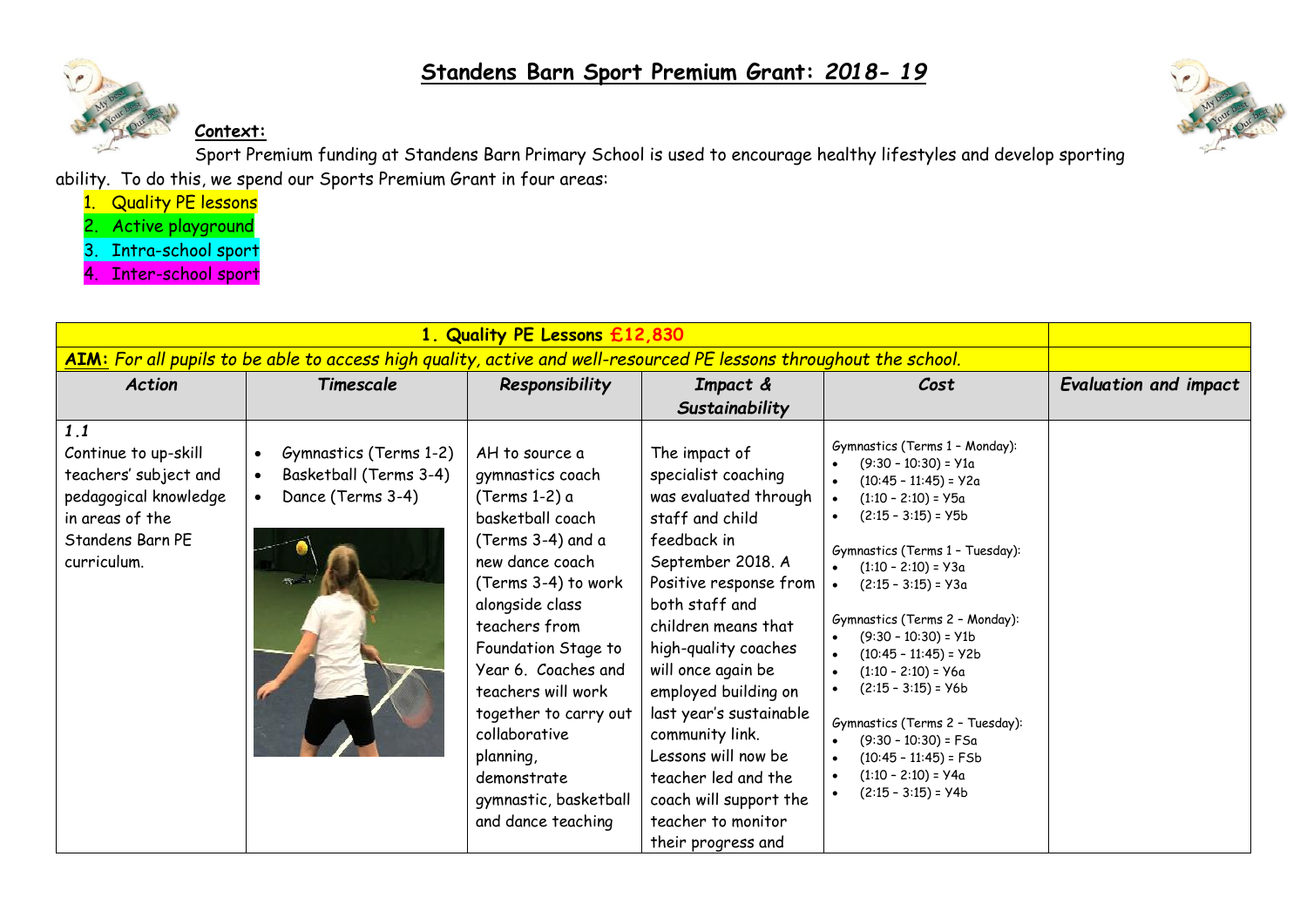| skills and evaluate   | teach new skills/      | <b>Community link with</b>                                       |  |
|-----------------------|------------------------|------------------------------------------------------------------|--|
| and monitor progress. | techniques to the      | Northampton Gymnastics                                           |  |
|                       | most able pupils.      | <b>Club</b>                                                      |  |
| AH also looking into  | Although the majority  |                                                                  |  |
| the possibility of a  | of feedback was        |                                                                  |  |
| Yoga teacher to       | positive the feedback  |                                                                  |  |
| deliver sessions in   | regarding dance has    | Dance (Terms 3 - Monday):<br>$(9:30 - 10:30) = 91a$<br>$\bullet$ |  |
| <b>KS1.</b>           | meant that a new       | $(10:45 - 11:45) = Y2a$                                          |  |
|                       | dance teacher will be  | $(1:10 - 2:10) = 95a$<br>$\bullet$                               |  |
|                       | sourced for lessons in | $(2:15 - 3:15) = Y6a$                                            |  |
|                       | terms 3-4. Also        | Dance (Terms 3 - Tuesday):                                       |  |
|                       | teachers' feedback     | $(1:10 - 2:10) = Y3a$                                            |  |
|                       | showed that they felt  | $(2:15 - 3:15) = 94a$<br>$\bullet$                               |  |
|                       | able to teach the      |                                                                  |  |
|                       | lessons they observed  | Dance (Terms 4 - Monday):<br>$(9:30 - 10:30) = Y1b$<br>$\bullet$ |  |
|                       | in previous years so   | $(10:45 - 11:45) = Y2b$                                          |  |
|                       | basketball is being    | $(1:10 - 2:10) = Y5b$<br>$\bullet$                               |  |
|                       | sourced as a new       | $(2:15 - 3:15) = Y6b$<br>$\bullet$                               |  |
|                       | teaching opportunity.  | Dance (Terms 4 - Tuesday):                                       |  |
|                       |                        | $(9:30 - 10:30) = FSA$                                           |  |
|                       |                        | $\bullet$<br>$(10:45 - 11:45) = F5b$                             |  |
|                       |                        | $(1:10 - 2:10) = Y3b$<br>$\bullet$                               |  |
|                       |                        | $(2:15 - 3:15) = 94b$                                            |  |
|                       |                        | Community link with Step by                                      |  |
|                       |                        | Step Dance school.                                               |  |
|                       |                        |                                                                  |  |
|                       |                        | Possible Basketball                                              |  |
|                       |                        | Timetable                                                        |  |
|                       |                        |                                                                  |  |
|                       |                        | Basketball (Term 3)                                              |  |
|                       |                        | Wednesday                                                        |  |
|                       |                        | At Lings                                                         |  |
|                       |                        | У6а (1:00 - 2:00)<br>$Y6b (2:00 - 3:00)$                         |  |
|                       |                        |                                                                  |  |
|                       |                        | Thursday                                                         |  |
|                       |                        | У4a (1:00 - 2:00)                                                |  |
|                       |                        | Y4b (2:00 - 3:000                                                |  |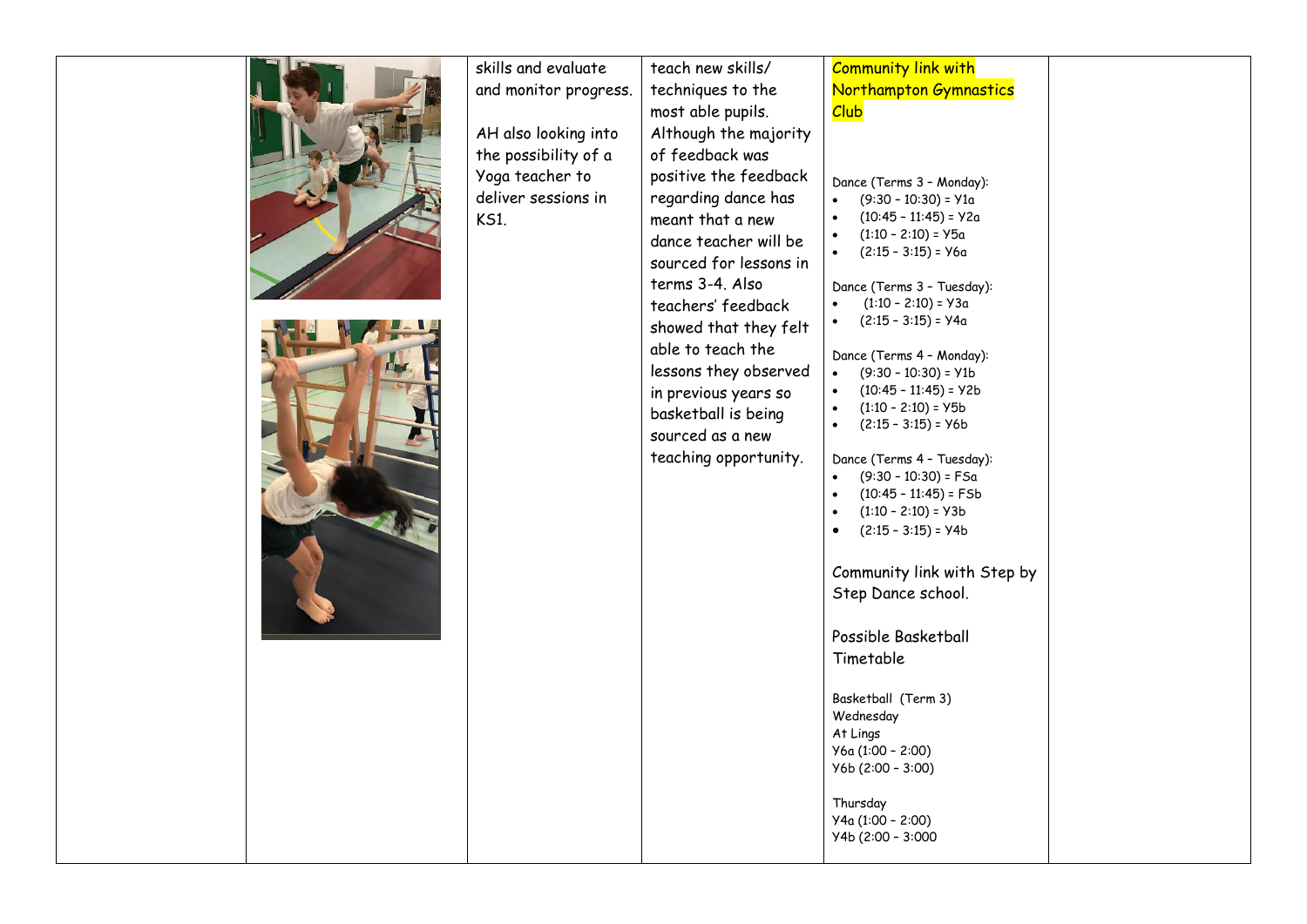|                                                                                                                                       |                                                                                                                            |                                                                                                                                                                                                           |                                                                                                                                                                                                                                                                                                                          | Basketball (Term 4)<br>Wednesday<br>At Lings<br>У5а (1:00 - 2:00)<br>$Y6b (2:00 - 3:00)$<br>Thursday<br>УЗа (1:00 - 2:00)<br>$Y3b(2:00 - 3:00)$<br>Total Cost £7200 |  |
|---------------------------------------------------------------------------------------------------------------------------------------|----------------------------------------------------------------------------------------------------------------------------|-----------------------------------------------------------------------------------------------------------------------------------------------------------------------------------------------------------|--------------------------------------------------------------------------------------------------------------------------------------------------------------------------------------------------------------------------------------------------------------------------------------------------------------------------|---------------------------------------------------------------------------------------------------------------------------------------------------------------------|--|
| 1.2<br>To use PE Hub to<br>ensure high quality, well<br>planned and well-<br>resourced lessons are<br>delivered.                      | Teachers to begin using in<br>term 2 and ongoing.                                                                          | AH researched and<br>resourced new PE<br>planning for staff to<br>access. Planning given<br>to various teachers<br>for initial feedback<br>of effectiveness<br>before roll out to all<br>staff in term 3. | With the intention of<br>teachers being able to<br>use planning,<br>resources and videos<br>as a base to deliver<br>high quality PE lessons<br>across the curriculum<br>with confidence.                                                                                                                                 | Total Cost £500                                                                                                                                                     |  |
| 1.3<br>To ensure all pupils are<br>able to access high<br>quality, active and well-<br>resourced PE lessons<br>throughout the school. | On-going.<br>Dedicated TLR position for<br>the implementation of the<br><b>SBPS Sports Premium</b><br>Action Plan - Aim 1. | AH to start in the<br>role of PE Co-<br>ordinator with a TLR<br>for the co-ordination<br>of Sports Premium<br>Grant funding.                                                                              | PE lessons throughout<br>the school to be fully<br>aligned to the new<br>National Curriculum,<br>focusing on the<br>development of agility,<br>balance, co-ordination<br>and healthy<br>competition through a<br>multi-skills approach.<br>AH to monitor and<br>evaluate the impact of<br>actions to improve<br>teachers | TLR (3) bursary = £2630                                                                                                                                             |  |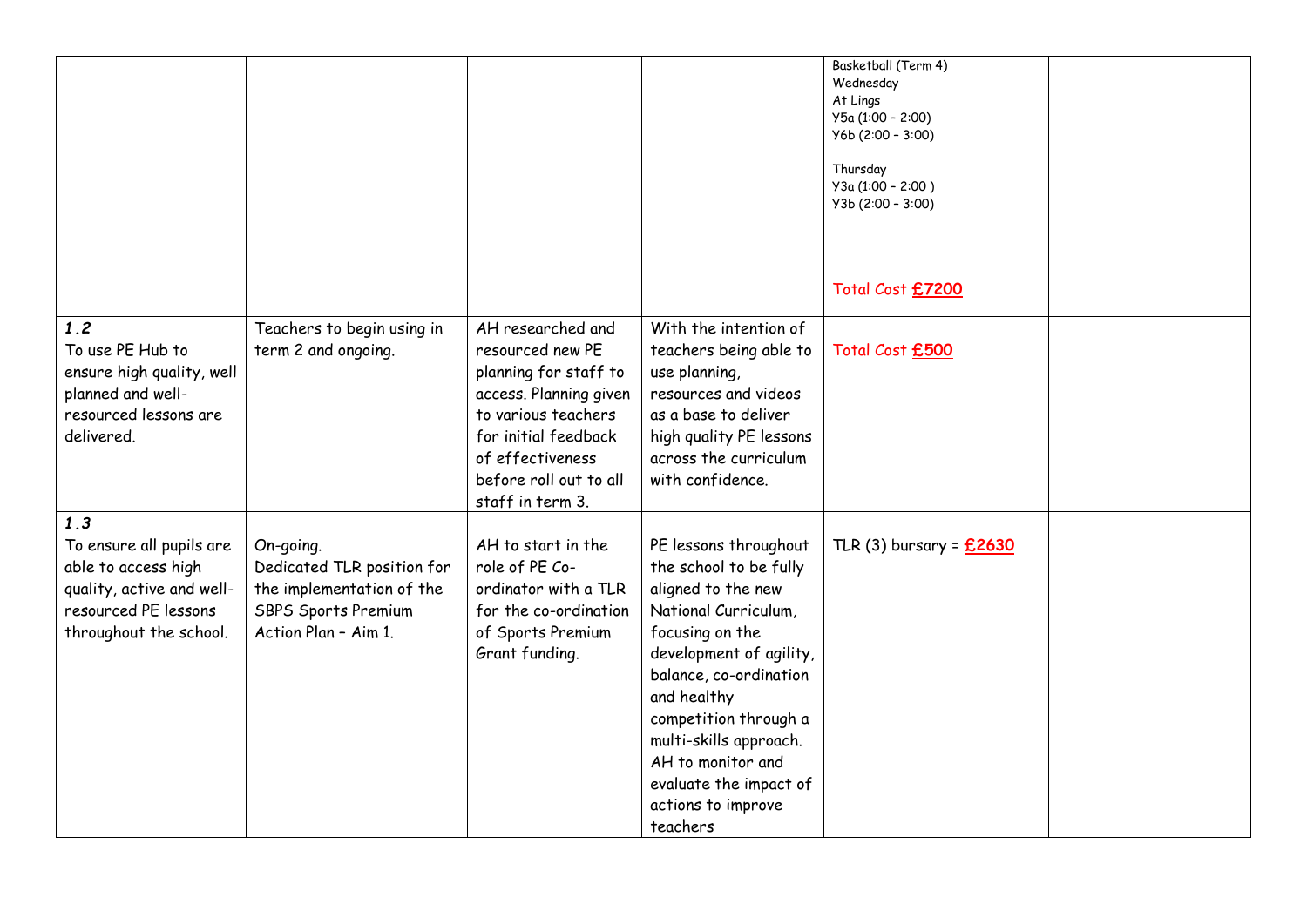|                                                                                                                                                                             |                                                                                                                                                                                                                                                            |                                                                                                                     | effectiveness in<br>teaching PE.                                                                                                                                                                                                                                                                                                                                               |                                           |  |
|-----------------------------------------------------------------------------------------------------------------------------------------------------------------------------|------------------------------------------------------------------------------------------------------------------------------------------------------------------------------------------------------------------------------------------------------------|---------------------------------------------------------------------------------------------------------------------|--------------------------------------------------------------------------------------------------------------------------------------------------------------------------------------------------------------------------------------------------------------------------------------------------------------------------------------------------------------------------------|-------------------------------------------|--|
| 1.4<br>Organise and implement<br>catch-up swimming<br>lessons for children<br>who could achieve 25m<br>in Year 6 after falling<br>short in Year 5.                          | Source suitable venue,<br>instructor and transport<br>before the end of July<br>2017. Lessons to take place<br>in Terms 1 and 2. SB and<br>RC to transport swimmers<br>after school (3:00 - 4:00<br>for 14 weeks between<br>September - December<br>2016). | RC to identify<br>swimmers who need<br>extra sessions. LH to<br>arrange venue,<br>instructor and<br>transport.      | <b>Swimming Data</b>                                                                                                                                                                                                                                                                                                                                                           | 14 weeks of swimming =<br>£1000           |  |
| 1.5<br>Support the delivery of<br>'High Quality' PE<br>lessons by providing<br>resources/equipment<br>to ensure every child is<br>actively engaged in<br>physical activity. | All resources for curriculum<br>stores updated during the<br>year (as necessary).                                                                                                                                                                          | AH to constantly<br>monitor and audit PE<br>stock and create<br>orders for new<br>resources throughout<br>the year. | The increased<br>motivation of staff<br>for PE has encouraged<br>them to use a wider<br>range of resources to<br>extend their<br>knowledge and skills<br>when planning and<br>teaching lessons.<br>The focus is now to<br>bring in resources to<br>enable teachers to<br>build on their training<br>and for children to<br>remain active and<br>reach their full<br>potential. | Budget allocated for<br>resources = £1500 |  |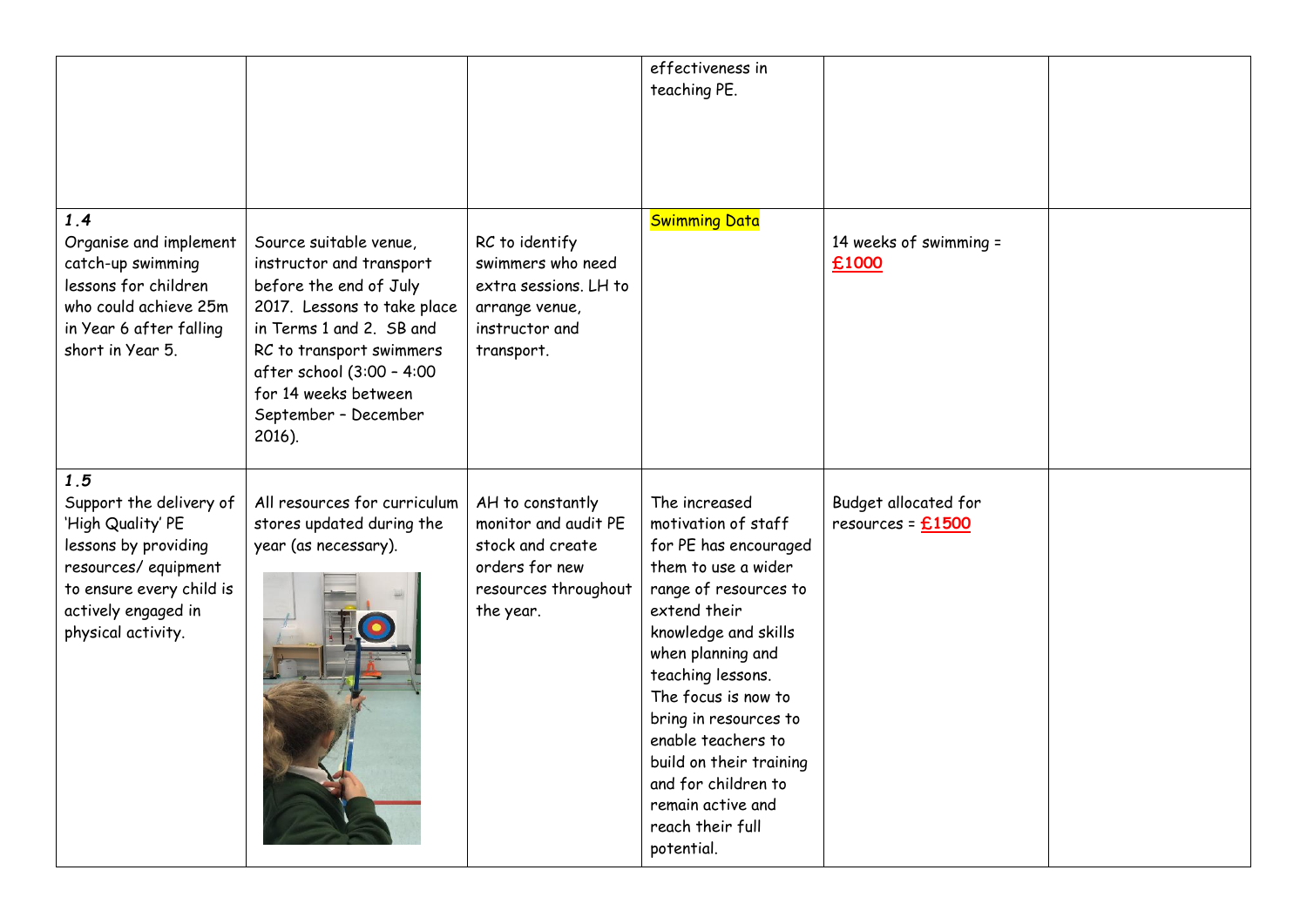| AIM: For the playground to be a safe, healthy environment full of child-led physical activity.                                                                                                                |                                                                                                                                                                                           |                                                                                                                                                                                     |                                                                                                                                                                                                                                                                                                                                                                 |                                                                                                                                                                        |                              |
|---------------------------------------------------------------------------------------------------------------------------------------------------------------------------------------------------------------|-------------------------------------------------------------------------------------------------------------------------------------------------------------------------------------------|-------------------------------------------------------------------------------------------------------------------------------------------------------------------------------------|-----------------------------------------------------------------------------------------------------------------------------------------------------------------------------------------------------------------------------------------------------------------------------------------------------------------------------------------------------------------|------------------------------------------------------------------------------------------------------------------------------------------------------------------------|------------------------------|
| <b>Action</b>                                                                                                                                                                                                 | Timescale                                                                                                                                                                                 | Responsibility                                                                                                                                                                      | Impact and<br>sustainability                                                                                                                                                                                                                                                                                                                                    | Cost                                                                                                                                                                   | <b>Evaluation and impact</b> |
| 2.1<br>To provide support,<br>development and<br>training for the Young<br>Leaders initiative:<br>Training of new<br>Young Leader cohort<br>in Term 1.<br>Resources to deliver<br>Young Leaders'<br>sessions. | New Young Leader<br>cohort trained by the<br>end of September<br>(Term 1).<br>New Young Leader<br>training in Term 1 and<br>all resources in place<br>before the training<br>takes place. | AH to arrange Young<br>Leader training for the<br>new cohort through the<br>Northampton SSP (bolt-<br>on option to Standard<br>Level affiliation)                                   | After the 2017/18<br>evaluation, Young<br>Leaders increased<br>activity and regular<br>intra-school<br>competition for<br>children in FS-Y2 on a<br>weekly basis<br>throughout the year.<br>To increase<br>sustainability, the<br>current Young<br>Leaders will work<br>alongside Natalie at<br>the NSP to train 30<br>Y4/Y5 children in<br>preparation for Y6. | Young Leaders Training 'bolt<br>on' costs = $£150$<br>Northampton SSP affiliation<br>with Youth Sports Trust<br>membership = £250<br>Trophies = £100<br>Total = $£500$ |                              |
| 2.2<br>To organise a rota of<br>physical activities so<br>that pupils of all ages<br>have the opportunity to<br>access a wide range of<br>sports independently on<br>a daily basis.                           | Rotas and Young<br>Leaders in place by<br>the end of September<br>2018 in Term 1.                                                                                                         | AH and RC `to write the<br>playground rotas in<br>September and manage<br>the Young Leaders<br>organisation of the<br>activities/children on<br>the playground on a<br>daily basis. | Increased physical<br>activity levels on the<br>playground will<br>contribute to the<br>development of<br>healthy lifestyles and<br>enjoyment of regular<br>participation in sport.                                                                                                                                                                             | No cost $(£0)$ .                                                                                                                                                       |                              |
| 2.3<br>To implement a<br>Change4Life multi-skills                                                                                                                                                             |                                                                                                                                                                                           | RC to identify cohort<br>and establish the club                                                                                                                                     | Last year's<br>Change4Life scheme                                                                                                                                                                                                                                                                                                                               | No cost (£0). Resources<br>already supplied by                                                                                                                         |                              |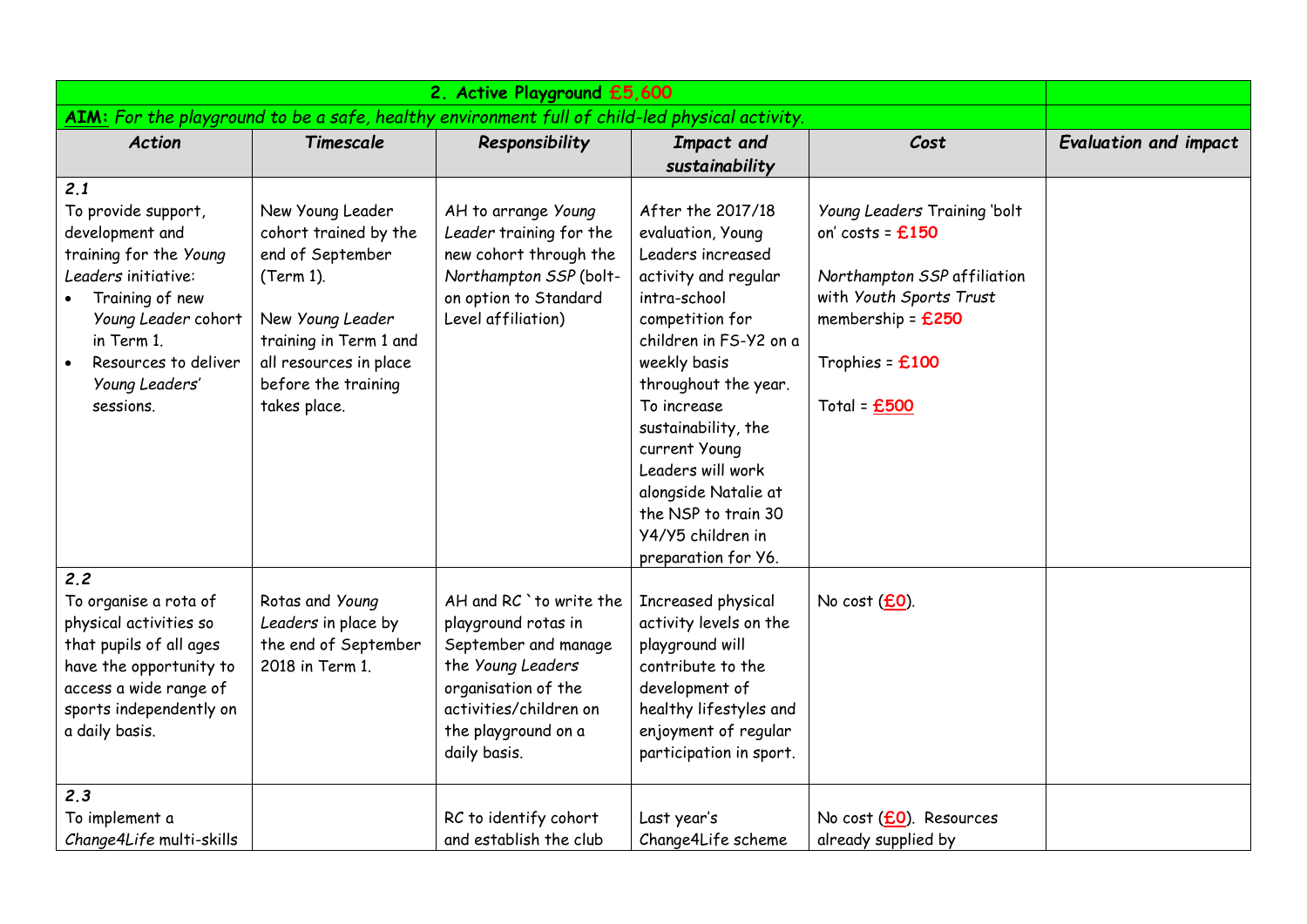| extra-curricular club<br>designed to increase<br>physical activity levels<br>in less active children.                                                                                  | To be fully established<br>by the end of<br>September.                                                               | for the Change4Life<br>club 2016-17 by liaising<br>with teachers.                   | provided excellent<br>improvements in the<br>selected group's<br>social and physical<br>well being. Trained<br>staff enjoyed leading<br>the scheme and will<br>once again continue<br>their role.                             | Change4Life and Miss Dee<br>already trained.                                                    |  |
|----------------------------------------------------------------------------------------------------------------------------------------------------------------------------------------|----------------------------------------------------------------------------------------------------------------------|-------------------------------------------------------------------------------------|-------------------------------------------------------------------------------------------------------------------------------------------------------------------------------------------------------------------------------|-------------------------------------------------------------------------------------------------|--|
| 2.4<br>To investigate costs for<br>a multi cardio outdoor<br>gym for play times and<br>PE lessons. We<br>anticipate the cost to<br>£16,000                                             | Meet with companies<br>between now and April<br>2019. Get quotes and<br>discuss with governors<br>and Amey.          | ah to SB to meet with<br>companies and present<br>to govenors.                      | To improve<br>cardiovascular<br>knowledge across the<br>school and to let the<br>children have access<br>to multi gym<br>equipment with a view<br>to establishing a<br>sustainable link with a<br>local gym. (Lings<br>Forum) | We anticipate costs to be<br>approx. £16,000 over a 4 year<br>period.<br>Cost per year (£2,500) |  |
| 2.5<br>To increase co-<br>ordination and<br>cardiovascular<br>competition throughout<br>the school day.<br>(Breakfast Club, sensory<br>circuits, after school<br>club and lunchtimes). | AH and SB to have<br>reflex board training<br>in January and then<br>train up key staff and<br>young leaders in Feb. | RC and SB to ensure all<br>key staff are trained<br>and that the rota is<br>active. | A sustainable<br>opportunity for all<br>children to<br>participate in<br>physical, reflex<br>activities every day.                                                                                                            | £2,600 over 3 years.                                                                            |  |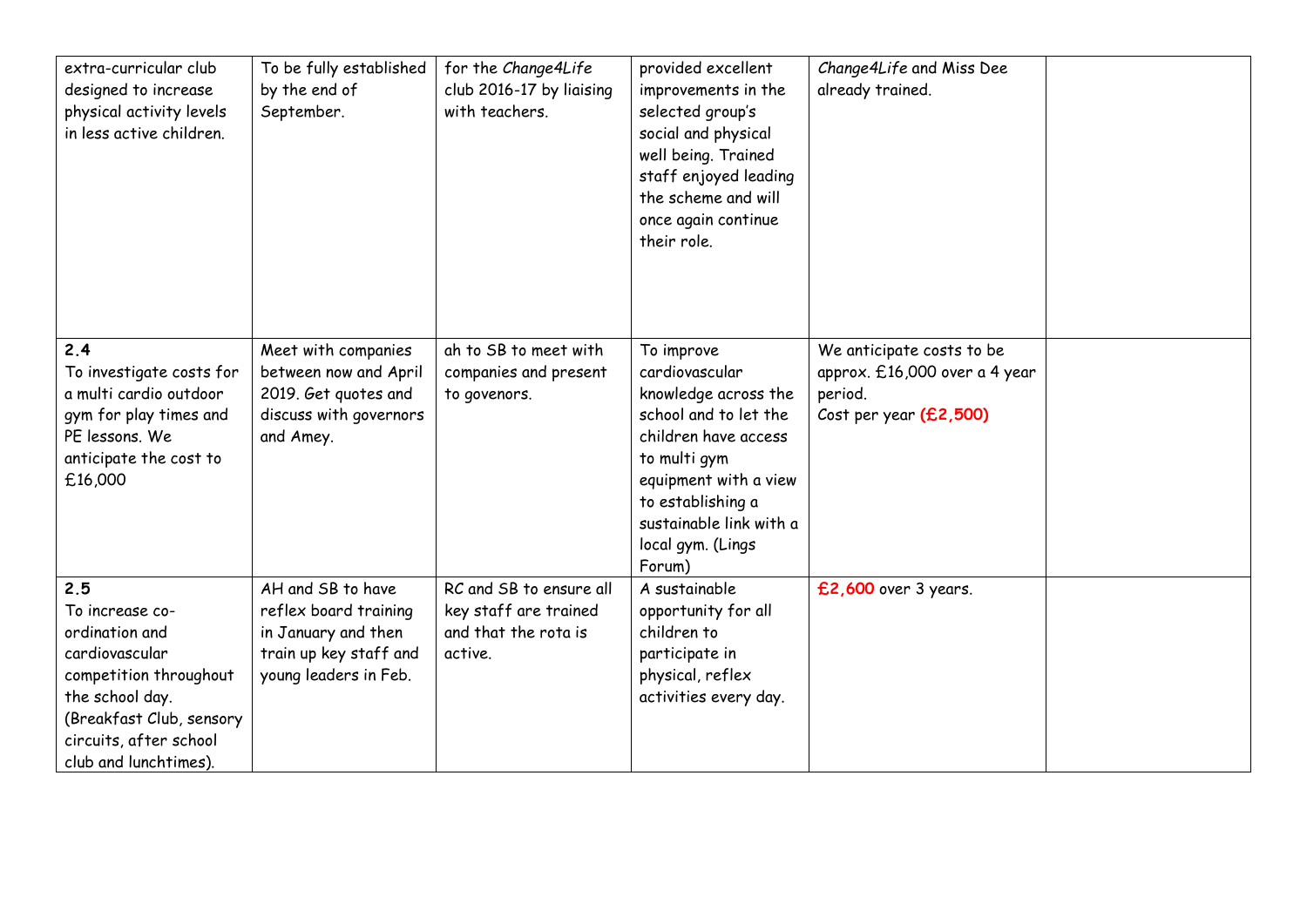| 3. Intra-school Sport £3,600                                                                                                      |                                                                                            |                                                                                                                                                                                                                                                                 |                                                                                                                                                                                                                                                                                                                                                                                                                                                           |                                                                                                                                                                                                                                                                                                                                                                                                                                                                                                                                                                                                                                |                                 |  |  |
|-----------------------------------------------------------------------------------------------------------------------------------|--------------------------------------------------------------------------------------------|-----------------------------------------------------------------------------------------------------------------------------------------------------------------------------------------------------------------------------------------------------------------|-----------------------------------------------------------------------------------------------------------------------------------------------------------------------------------------------------------------------------------------------------------------------------------------------------------------------------------------------------------------------------------------------------------------------------------------------------------|--------------------------------------------------------------------------------------------------------------------------------------------------------------------------------------------------------------------------------------------------------------------------------------------------------------------------------------------------------------------------------------------------------------------------------------------------------------------------------------------------------------------------------------------------------------------------------------------------------------------------------|---------------------------------|--|--|
| AIM: For all pupils to have regular opportunities to engage in competitive sporting activity with other pupils at our school in a |                                                                                            |                                                                                                                                                                                                                                                                 |                                                                                                                                                                                                                                                                                                                                                                                                                                                           |                                                                                                                                                                                                                                                                                                                                                                                                                                                                                                                                                                                                                                |                                 |  |  |
| range of activities.<br><b>Action</b>                                                                                             | Timescale                                                                                  | Responsibility                                                                                                                                                                                                                                                  | Impact and<br>sustainability                                                                                                                                                                                                                                                                                                                                                                                                                              | Cost                                                                                                                                                                                                                                                                                                                                                                                                                                                                                                                                                                                                                           | <b>Evaluation and</b><br>impact |  |  |
| 3.1<br>To provide an even<br>wider range of extra-<br>curricular sports<br>clubs in KS1 and KS2<br>throughout the year.           | AH and LB to co-ordinate clubs on<br>a termly basis and keep registers<br>of participants. | AH to ligise with school<br>staff and external<br>providers to ensure a<br>variety of clubs spread<br>across the school and<br>throughout the year. Ah<br>to push a wider variety<br>of KS2 clubs as well as<br>encouraging staff to<br>offer clubs within KS1. | Staff at Standens<br>Barn will be given<br>extra training (See<br>1.2) in a range of<br>sports.<br>This training will<br>create the<br>opportunity for<br>staff to increase<br>their confidence<br>and ability to run a<br>high quality<br>sustainable clubs.<br>As a result of this,<br>children will have a<br>wide range of<br>opportunities to<br>participate in<br>competitions within<br>the clubs through<br>internal leagues and<br>competitions. | All clubs run by school<br>staff will incur no cost<br>Outdoor activity life skills<br>club. (Community link<br>Northampton White Water<br>rafting centre)<br>£1,250<br>Some extra-curricular<br>clubs (e.g. Before-School,<br>Sea Cadet Level 1 training,<br>Tennis etc) may be<br>subsidised by Sport<br>Premium Grant funding to<br>keep the costs as low as<br>possible for pupils = $£250$ .<br>Limelight dance company to<br>run a 12 week dance<br>programme every term<br>over the course of the<br>year.<br>Funded by the Sports<br>premium.<br>(Community link with<br><b>Limelight Dance company)</b><br>$=$ £2,100 |                                 |  |  |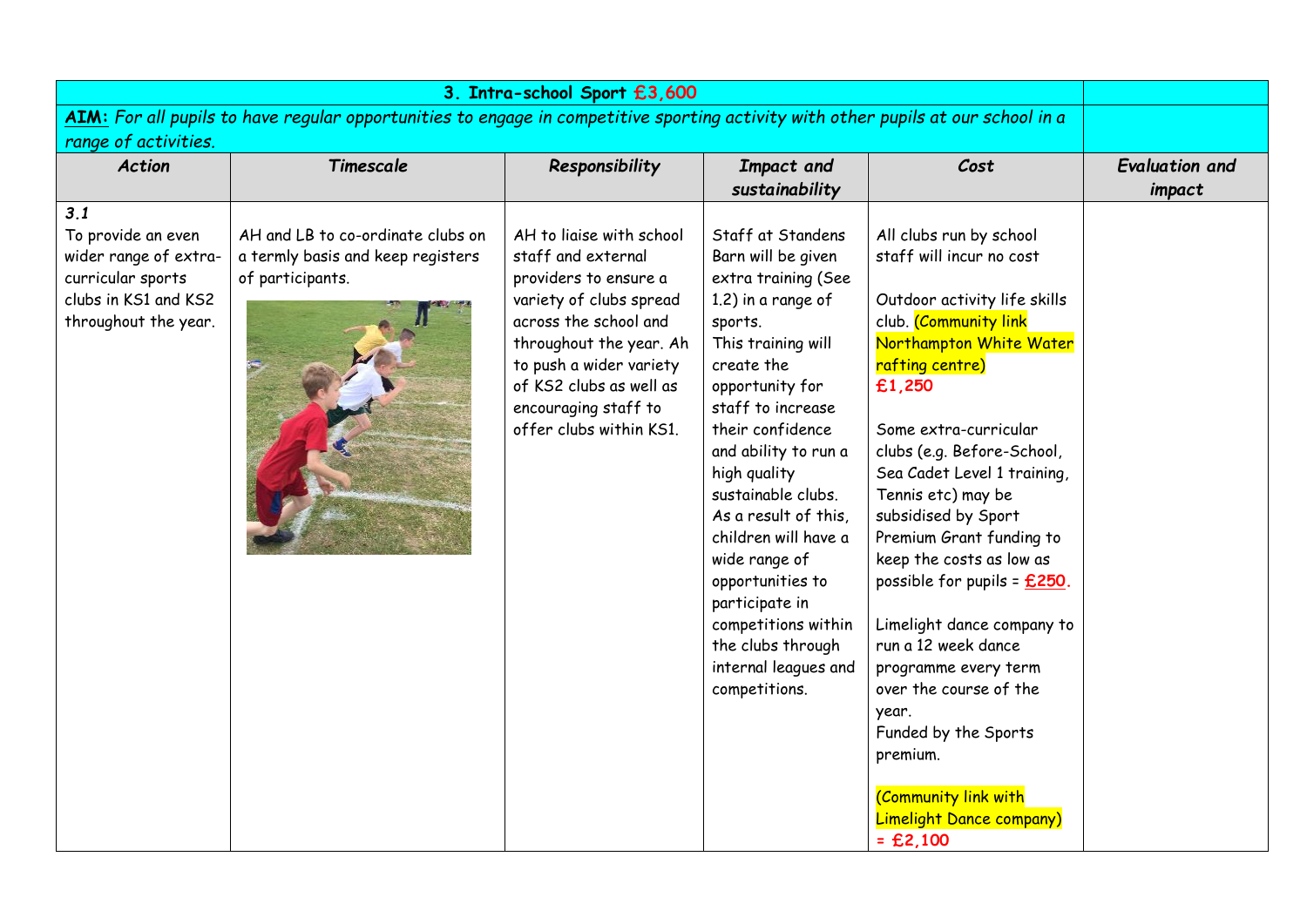| 3.2<br>Develop a rolling<br>programme of intra-<br>school sports for KS1<br>and KS2. | All pupils have the opportunity to<br>engage in at least one competitive<br>event within school, outside of<br>Sports Day. | RC and WC to organise<br>competitions. RC to<br>ensure competitions are<br>resourced and all<br>equipment is audited<br>before-hand; any new kit<br>will be ordered in good<br>time. Medals and<br>certificates organised<br>by RC. | After the success<br>of last year's intra<br>school programme,<br>the same plan will<br>be rolled out this<br>year with all<br>children in KS1 and<br>KS2 having the<br>opportunity to play<br>competitively at<br>least once per year,<br>outside of Sports<br>Day.<br>In 2016/17 RC, AH<br>and the Young<br>Leaders ran a<br>successful intra-<br>school programme,<br>giving children in<br>KS1 the opportunity<br>to play in multi-<br>skills festivals<br>throughout the year<br>$(x3$ events<br>timetables<br>$2016/17$ ). | Planned Intra-School<br>Sports Competitions to be<br>carried out thought<br>2017/18.<br>Medals and resources =<br>£200 | KS1 sports festivals<br>and Sports Day<br>successfully carried<br>out and to continue in<br>2018/19.<br>AH to co-ordinate. |
|--------------------------------------------------------------------------------------|----------------------------------------------------------------------------------------------------------------------------|-------------------------------------------------------------------------------------------------------------------------------------------------------------------------------------------------------------------------------------|----------------------------------------------------------------------------------------------------------------------------------------------------------------------------------------------------------------------------------------------------------------------------------------------------------------------------------------------------------------------------------------------------------------------------------------------------------------------------------------------------------------------------------|------------------------------------------------------------------------------------------------------------------------|----------------------------------------------------------------------------------------------------------------------------|
|                                                                                      |                                                                                                                            |                                                                                                                                                                                                                                     | This will continue<br>next year.                                                                                                                                                                                                                                                                                                                                                                                                                                                                                                 |                                                                                                                        |                                                                                                                            |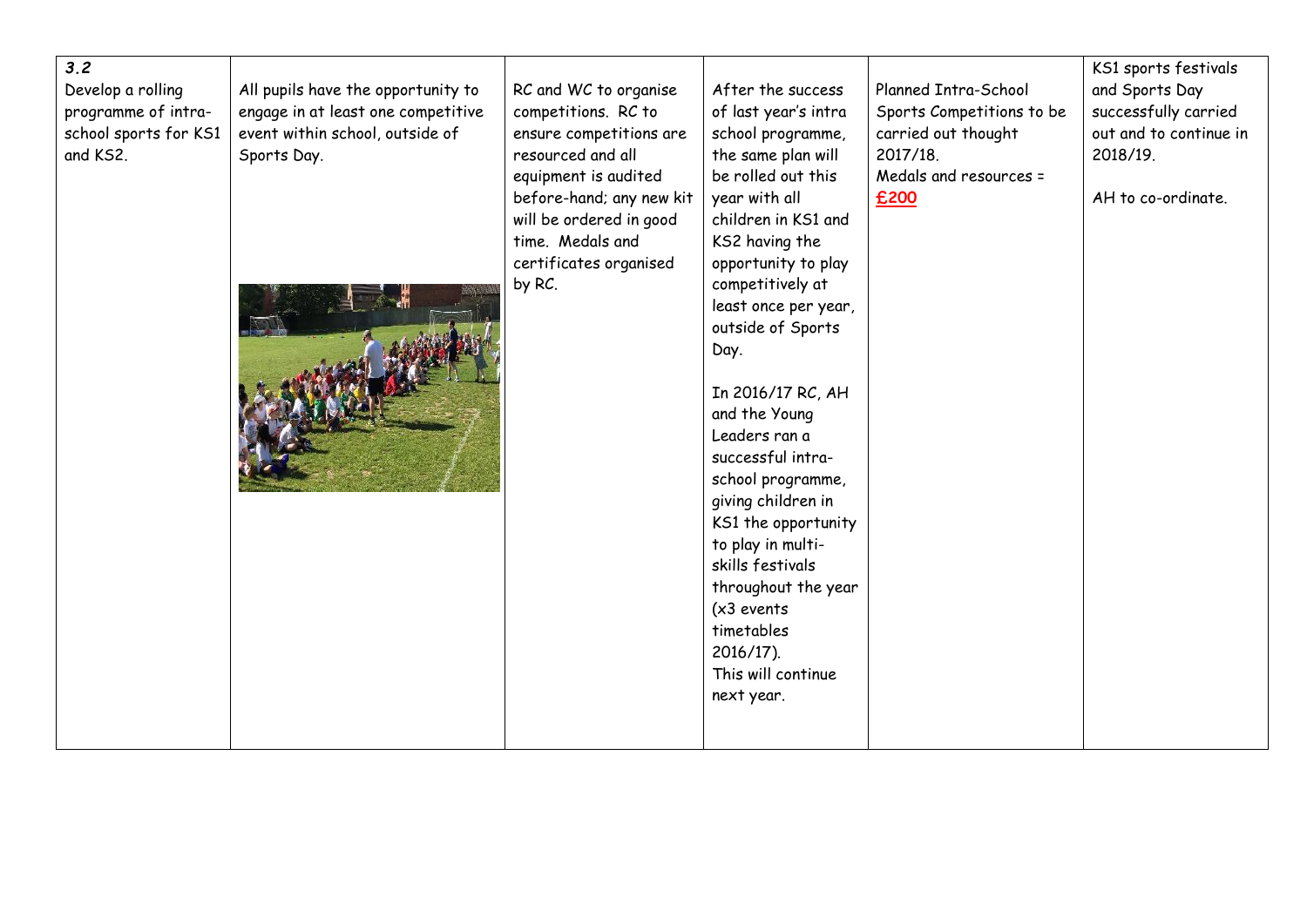|                                                                                                                                                                                                                   |                                             | 4. Inter-school Sport £1150                                                                                                                                                |                                                                                                                                                                                                                                                                                                                                       |                                                                                                                                                                                                                                                                                            |                                              |                              |  |
|-------------------------------------------------------------------------------------------------------------------------------------------------------------------------------------------------------------------|---------------------------------------------|----------------------------------------------------------------------------------------------------------------------------------------------------------------------------|---------------------------------------------------------------------------------------------------------------------------------------------------------------------------------------------------------------------------------------------------------------------------------------------------------------------------------------|--------------------------------------------------------------------------------------------------------------------------------------------------------------------------------------------------------------------------------------------------------------------------------------------|----------------------------------------------|------------------------------|--|
|                                                                                                                                                                                                                   |                                             | AIM: For as many pupils as possible to have regular opportunities to engage in competitive sporting                                                                        |                                                                                                                                                                                                                                                                                                                                       |                                                                                                                                                                                                                                                                                            |                                              |                              |  |
|                                                                                                                                                                                                                   |                                             |                                                                                                                                                                            | activity with pupils form other schools in a range of activities.                                                                                                                                                                                                                                                                     |                                                                                                                                                                                                                                                                                            |                                              |                              |  |
| <b>Action</b>                                                                                                                                                                                                     |                                             | Timescale                                                                                                                                                                  | Responsibility                                                                                                                                                                                                                                                                                                                        | Impact and                                                                                                                                                                                                                                                                                 | Cost                                         | <b>Evaluation and impact</b> |  |
| 4.1                                                                                                                                                                                                               |                                             |                                                                                                                                                                            |                                                                                                                                                                                                                                                                                                                                       | sustainability                                                                                                                                                                                                                                                                             |                                              |                              |  |
| To host a range of inter-school<br>competitions with local primaries at<br>Standens Barn throughout the year in<br><b>KS2.</b>                                                                                    | programme,<br>schools' for<br>the 2018-2019 | In-line with the<br>NTSSF fixture<br>Standens Barn (the<br>hub school) is listed<br>as one of the 'host<br>competitive sport in<br>fixtures list for a<br>range of sports. | AH and WC to<br>continue to liaise<br>with other local<br>primary schools and<br>ensure invites are<br>handed out in good<br>time.<br>AH to ensure<br>competitions are<br>resourced and all<br>equipment is audited<br>before-hand; any<br>new kit will be<br>ordered in good time.<br>Medals and<br>certificates<br>organised by RC. | An excellent<br>sustainable link was<br>created between<br>several local<br>primary schools in<br>2017/18<br>This link will<br>continue in a wider<br>range of sports<br>ensuring that more<br>children will get<br>even more<br>opportunities to<br>represent their<br>school in 2018/19. | Trophies and medals<br>Total = $£200$        |                              |  |
| 4.2<br>To play regular competitive fixtures<br>Term 1 - Term 6.<br>against other schools in a range of<br>Rolling programme<br>sports throughout the year.<br>of competitive<br>fixtures in a range<br>of sports. |                                             |                                                                                                                                                                            | AH and WC to co-<br>ordinate fixtures<br>through the NTSSF.                                                                                                                                                                                                                                                                           | All children in KS2<br>have the<br>opportunity to play<br>competitively<br>against other<br>schools on a regular<br>basis.<br>Children in KS1 have<br>the opportunity to                                                                                                                   | NTSSF affiliation in<br>$2018 - 2019 = £300$ |                              |  |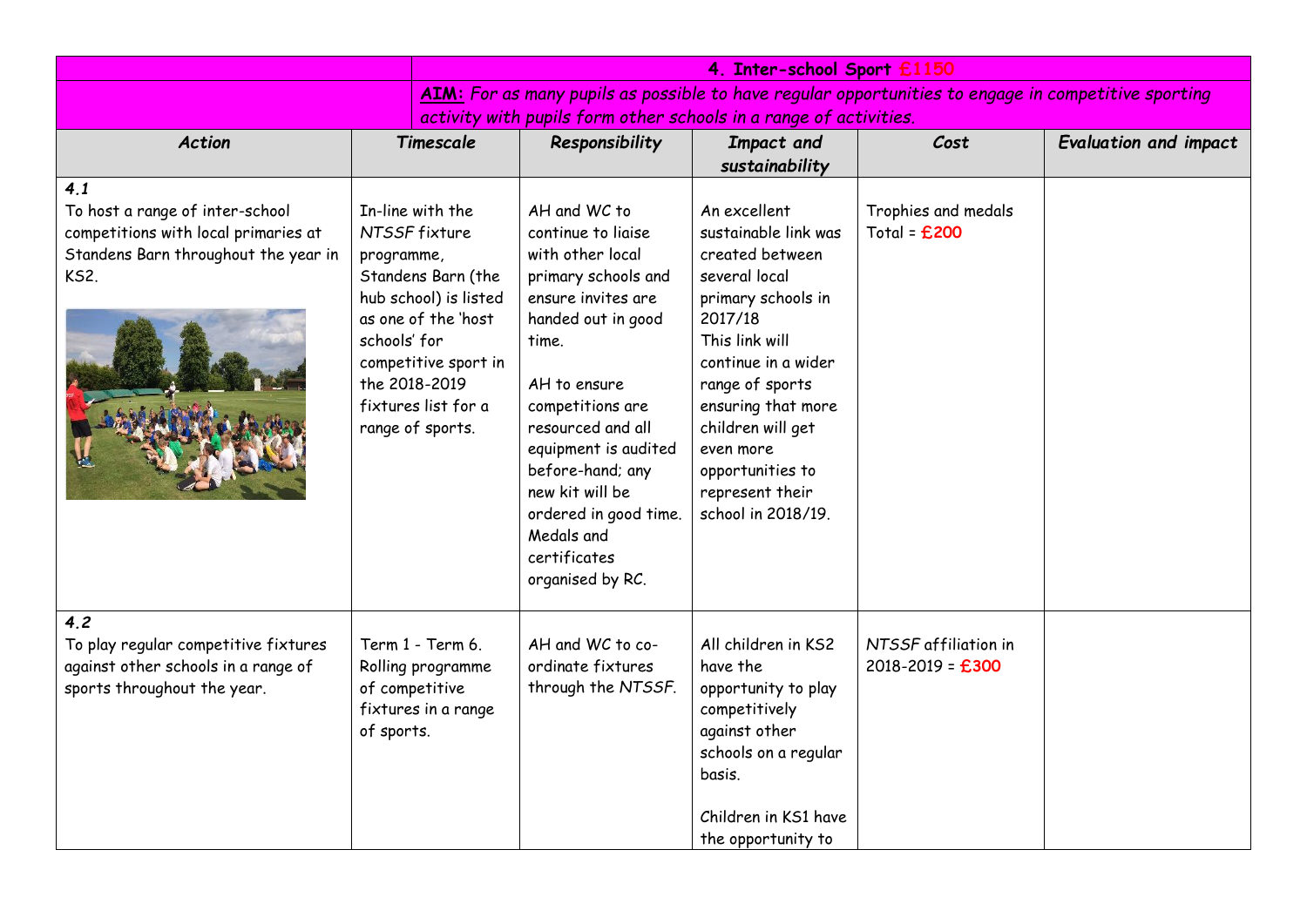|                                                                                                                           |                                                                                                                                                                                    |                                                                                           | play in multi-skills<br>NTSSF festivals<br>throughout the year<br>$(x3$ events<br>timetables<br>2016/17).                                                                                                                                                                                                                                                       |                                                                                                                                                                         |                                                                                                                                        |
|---------------------------------------------------------------------------------------------------------------------------|------------------------------------------------------------------------------------------------------------------------------------------------------------------------------------|-------------------------------------------------------------------------------------------|-----------------------------------------------------------------------------------------------------------------------------------------------------------------------------------------------------------------------------------------------------------------------------------------------------------------------------------------------------------------|-------------------------------------------------------------------------------------------------------------------------------------------------------------------------|----------------------------------------------------------------------------------------------------------------------------------------|
| 4.3<br>To participate in cluster sporting<br>competitions with other schools in a<br>range of sports throughout the year. | Term 1 - Term 6.<br>Programme of Level<br>2 competitions in a<br>range of sports<br>throughout the year.<br>Progression to Level<br>3 competitions if<br>successful at Level<br>2. | AH and SSCo to co-<br>ordinate events<br>through the SSP and<br>Level 2/Level 3<br>events | All children in Y3-<br>Y6 have the<br>opportunity to play<br>competitively<br>against other<br>schools.                                                                                                                                                                                                                                                         | SSP affiliation in<br>2018-2019 at the<br>'Standard School' level<br>$=$ £150 and youth<br>Sports Trust<br>membership = $£50$<br>(already accounted for<br>in aim 1.1). | See above                                                                                                                              |
| 4.4<br>To participate in the 2017/18 Strictly<br>Come Dancing inter-school<br>competition at The Royal and<br>Derngate.   | Training starts at<br>Standens Barn in<br>Terms 1 and 2 with<br>the competition at<br>the end of Term 2.                                                                           | AR, KM and RC to<br>organise the event.                                                   | Last year's funding<br>had a positive<br>impact with<br>Standens Barn<br>dancers reaching<br>the grand final for<br>the first time.<br>All children in Key<br>Stage 2 will once<br>again have the<br>opportunity to<br>represent the<br>school at Strictly<br>Come Dancing.<br>Last year's dancers<br>will now work with<br>the teachers to<br>train up the new | Costume and staff<br>training opportunities.<br>Total: £500                                                                                                             | AR and KM to continue<br>with the Strictly come<br>dancing programme.<br>AH to liaise with AR/KM<br>and register for the<br>programme. |